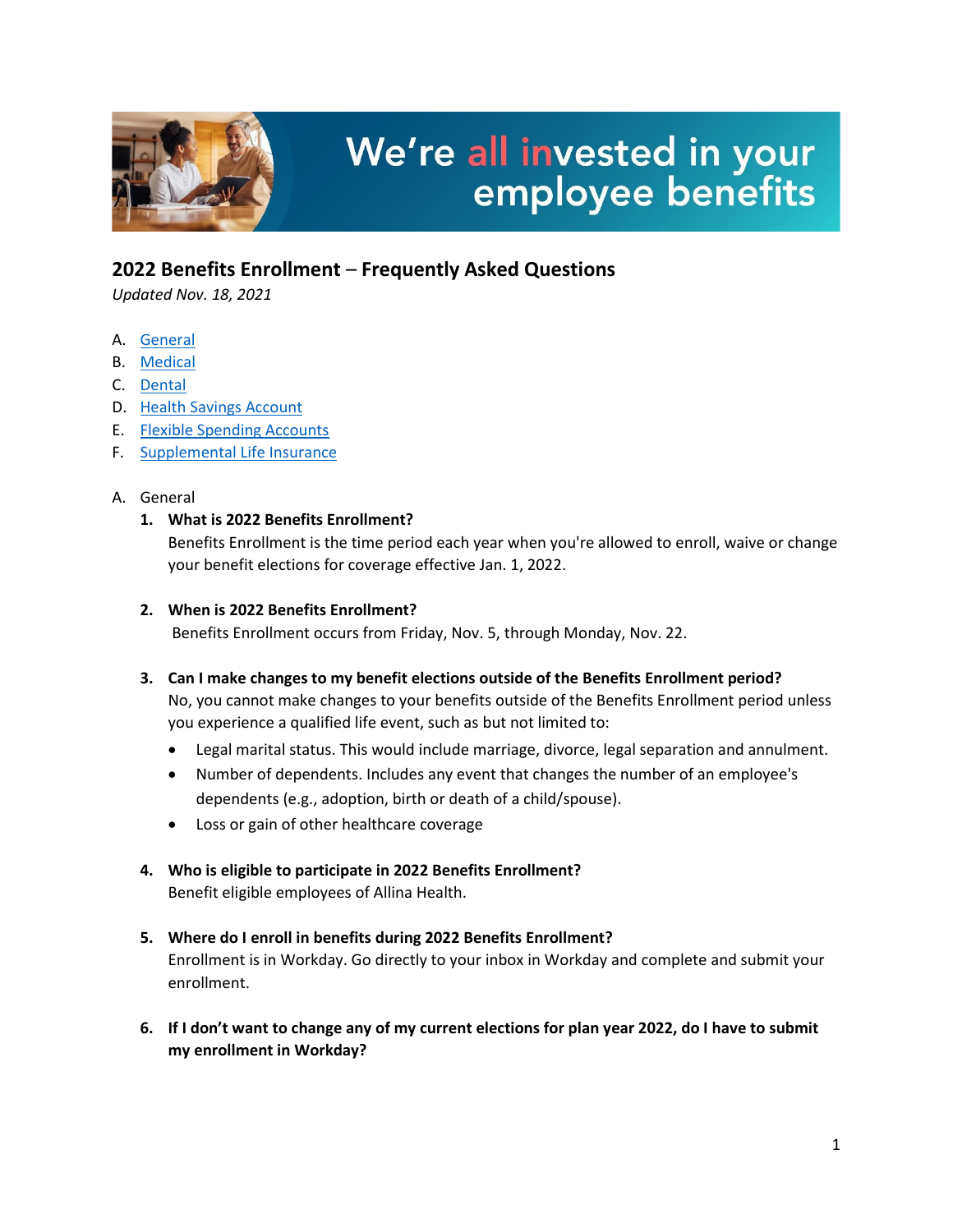If you do not submit your Workday enrollment all current elections will rollover into 2022 with the exception of flexible spending accounts (FSA) (e.g., Healthcare FSA, Dependent Care FSA, Limited Purpose FSA) as FSAs require enrollment each year.

#### **7. Can I change my elections after I submit my enrollment in Workday?**

Yes, you may change your 2022 Benefits Enrollment elections after you submit your enrollment but before the 2022 Benefits Enrollment deadline, Monday, Nov. 22. Log into Workday, select the Benefits application and then under Current Cost select Change Open Enrollment. This will bring you to your enrollment again. After you click on Change Open Enrollment, be sure to submit your enrollment again.

- **8. I submitted my enrollment in Workday. Where can I access the enrollment I submitted?** Go directly to your inbox in Workday. Click on the tab titled "Archive". Lastly, click on the event titled, "Open Enrollment Change: (Your name) on 01/01/2022". Your elections will be located here.
- **9. I was recently hired at Allina Health. I submitted my benefits enrollment as a new hire for 2021. Do I have to submit another benefits enrollment for 2022?**

After you submit your new hire enrollment for 2021 benefits you will receive another enrollment to complete in your Workday inbox for 2022 benefits. Complete both events to ensure you are enrolled in the benefits of your choice.

**10. The Coverage Begin Date and Deduction Begin Date within my 2022 Benefits Statement shows a different date than 1/1/2022 for some of my benefits. Is this correct?**  If you did not change your enrollment, your Coverage Begin Date and Deduction Begin date will reflect the date you entered the plan originally. If you made changes to your enrollment, your Coverage Begin Date and Deduction Begin Date will reflect 1/1/2022.

#### **11. What is PTO Purchase and am I eligible?**

To learn more about PTO Purchase visit the [PTO Purchase](https://www.allinahealth.org/-/media/files/2022-benefits-enrollment/paid-time-off-purchase_benefits-enrollment-microsite-information.pdf?la=en&hash=B3864EC10A005E31286FC38D2C006F82) FAQ.

#### **12. Will I still receive the \$100 in my Well-being Savings Account through ThrivePass?**

Eligible employees above a 0.00 FTE will automatically receive \$100 in their Well-being Savings Account on Jan. 1, 2022. To access your account, visit the employee well-being site, *[allinahealth.org/well-being,](http://www.allinahealth.org/well-being)* and select Learn More under the Well-being Savings Account tile.

#### <span id="page-1-0"></span>B. Medical

#### **1. Are the medical plans changing for 2022?**  No, all current plans will continue to be offered next year.

- **2. Which medical plans are offered?**  [Click here](https://www.allinahealth.org/-/media/files/2022-benefits-enrollment/nct-rates-chart.pdf?la=en&hash=6D8CA4D7ECC056819EC7F6A7E4D620E7) to access the health plan comparison chart.
- **3. Where can I see the rates for the medical plans?**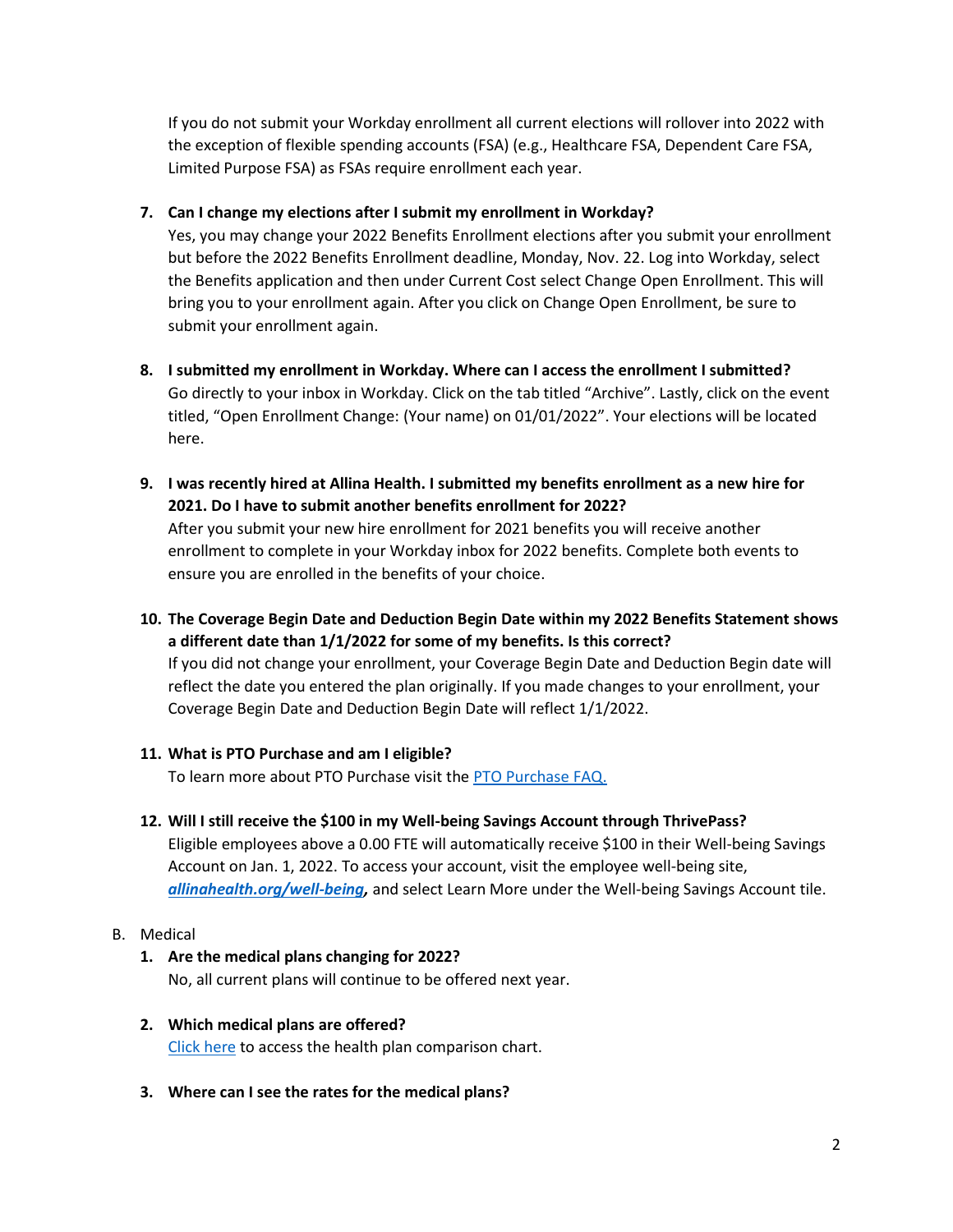Rates are available in Workday and in ALEX the health plan comparison tool. Note: ALEX is not intended for SEIU-represented employees.

- *HRConnect***:** Go to the plan's article in *HRConnect* to review current and 2022 rates.
- **Workday**: Go directly to your Workday inbox and then select Manage or Enroll within the Medical tile. Upon adding or removing dependents, your biweekly premium will populate within the field "Plan cost per paycheck".
- **ALEX**: Access the ALEX plan comparison tool for non-contract employees or for MNArepresented employees on *[allinahealth.org/2022enrollmen](https://www.allinahealth.org/2022enrollment)*t.

#### **4. Who can I cover under my medical plan?**

You may cover your legal spouse and child(ren) up to the age of 26.

#### **5. Who administers the Allina Health medical plans?**

Blue Cross Blue Shield (BCBS) of MN administers all plans with the exception of the Allina Elevate Plan, which is administered by Aetna.

**6. How can I find out what is considered in-network coverage under the Allina First Plan, Select Health Savings Plan and the Basic Health Savings Plan?** 

You can search for network coverage including specialties, primary care, hospitals and other facilities and providers by visiting: *[bluecrossmn.com/allina.](https://www.bluecrossmn.com/allina)* You may also call BCBS of MN at 800-509-5310, option 1 for inquiries related to medical benefits and network coverage.

- **7. How can I find out what is considered in-network coverage under the Allina Elevate Plan?** You can search for network coverage including specialties, primary care, hospitals and other facilities and providers by visiting: *[ah.allinahealthaetna.com/.](https://ah.allinahealthaetna.com/)* You may also call Aetna at 800- 343-9264 for inquiries related to medical benefits and network coverage.
- **8. How do I find out if a prescription drug is covered or price out a medication?**  Our pharmacy benefits are administered through Express Scripts. You may visit Express Scripts site at *[express-scripts.com/frontend/open-enrollment/allinahealth](https://www.express-scripts.com/frontend/open-enrollment/allinahealth)* or call 800-509-5310 or 800-343-9264, option 2 to obtain information related to medication prices, network pharmacies, preferred formulary exclusion and standard preventative medication lists.
- **9. Where can I access the Summary of Benefit Coverage (SBC) or the detailed Summary Plan Description (SPD) to access information related to medical benefits, covered procedures and other information?**

Visit BCBS site at *[bluecrossmn.com/allina](https://www.bluecrossmn.com/allina)*. Both the SBC's and SPD's are viewable on this website. You can also access SBC's in *HRConnect*, under each plan's article.

**10. I need help understanding insurance related terms like network, deductible, copay, coinsurance and out-of-pocket maximum. Where can I learn more about what these mean?**  Watch the [Health Plan 101](https://vimeo.com/westcommvideos/review/609812730/3d54ef0dea) video which will explain what these terms mean and how they impact your medical plan.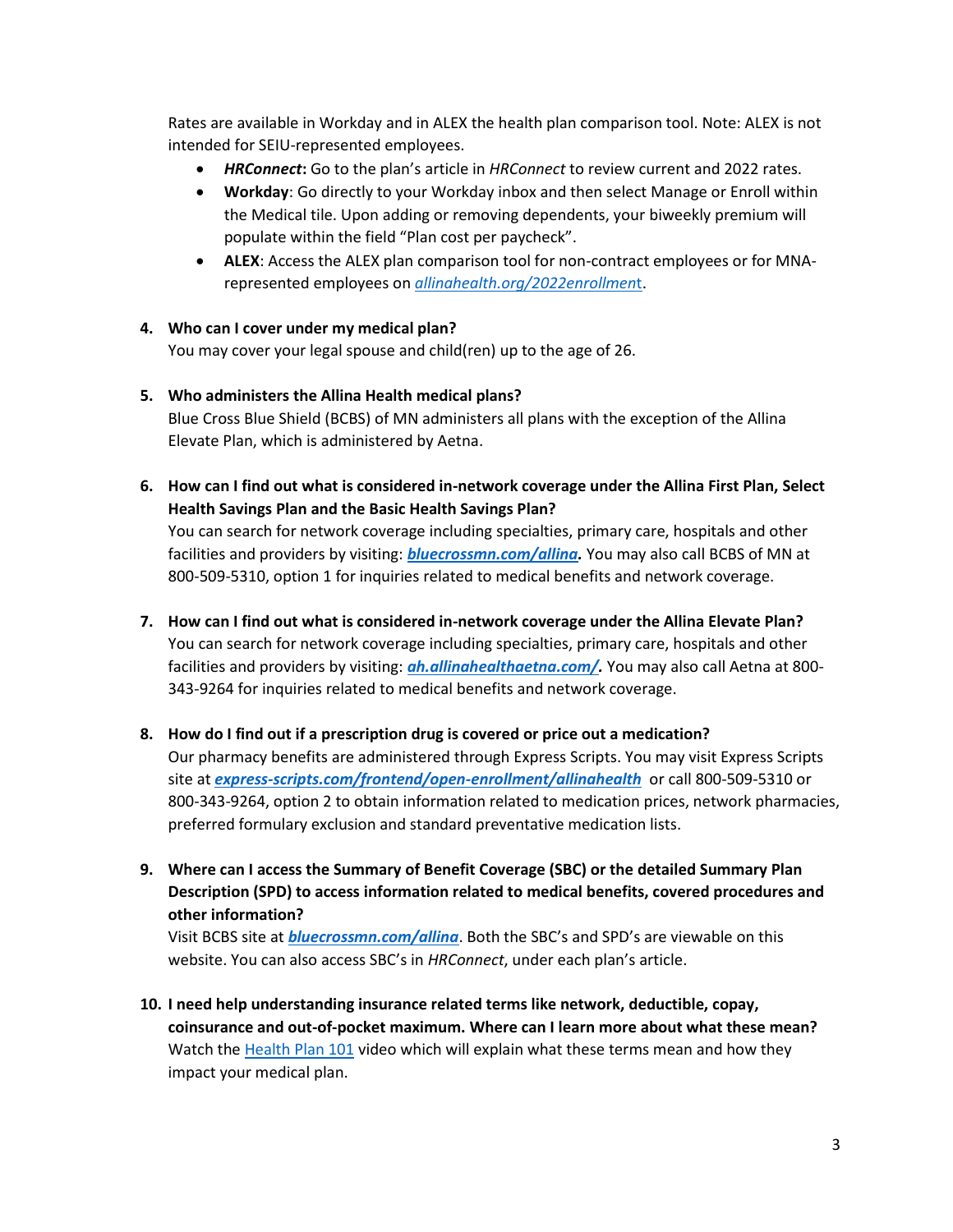<span id="page-3-0"></span>C. Dental

#### **1. Where can I see the rates for the dental plan?**

Rates are available in Workday. Go directly to your Workday inbox and then select Manage or Enroll within the Dental tile. Upon adding or removing dependents, your biweekly premium will populate within the field "Plan cost per paycheck."

#### **2. Who administers Allina Health's dental plan?**

Delta Dental of Minnesota is the plan administrator.

#### **3. How can I find an in-network dentistry?**

To view if your dentist or specialist are in network visit the Delta Dental website at *[deltadentalmn.org/allina-health-members](https://www.deltadentalmn.org/allina-health-members)* or you may call Delta Dental Customer Service at 651-406-5916 or toll free at 800-553-9536.

- **4. I am covered under more than one dental plan. How does the claim process work?**  If you have questions regarding coordination of benefits, please contact Delta Dental Customer Service at 651-406-5916 or toll free at 800-553-9536.
- **5. Where can I view the detailed Summary Plan Description (SPD) to access information related to dental benefits, covered procedures and other information?**  Visit *HRConnect* and use search word "Dental." The Dental SPD is viewable within the Dental article.

#### <span id="page-3-1"></span>D. Health Savings Account (HSA)

### **1. What is a Health Savings Account?**

A Health Savings Account (HSA) allows you to save pre-tax dollars for health care costs. An HSA is an individual trust account that is designed to help you pay for medical expenses.

#### **2. Do HSA dollars rollover year to year?**

Yes, HSA dollars rollover year to year.

#### **3. Will I receive a debit card in the mail?**

If you elect a HSA, you will receive one Visa debit card to use when paying for eligible expenses. Additional cards may be ordered online or by calling ConnectYourCare 24/7 at 1-844-400-5723 upon the accountholder's request, for spouses and dependents also enrolled in the plan.

#### **4. Can I change my HSA contributions later on?**

In 2022, you are able to start, stop or change your HSA contributions any time.

#### **5. Which medical plans are compatible with an HSA?**

The Select Health Savings Plan and the Basic Health Savings Plan. The Allina Elevate and the Allina First plans are not compatible with a HSA.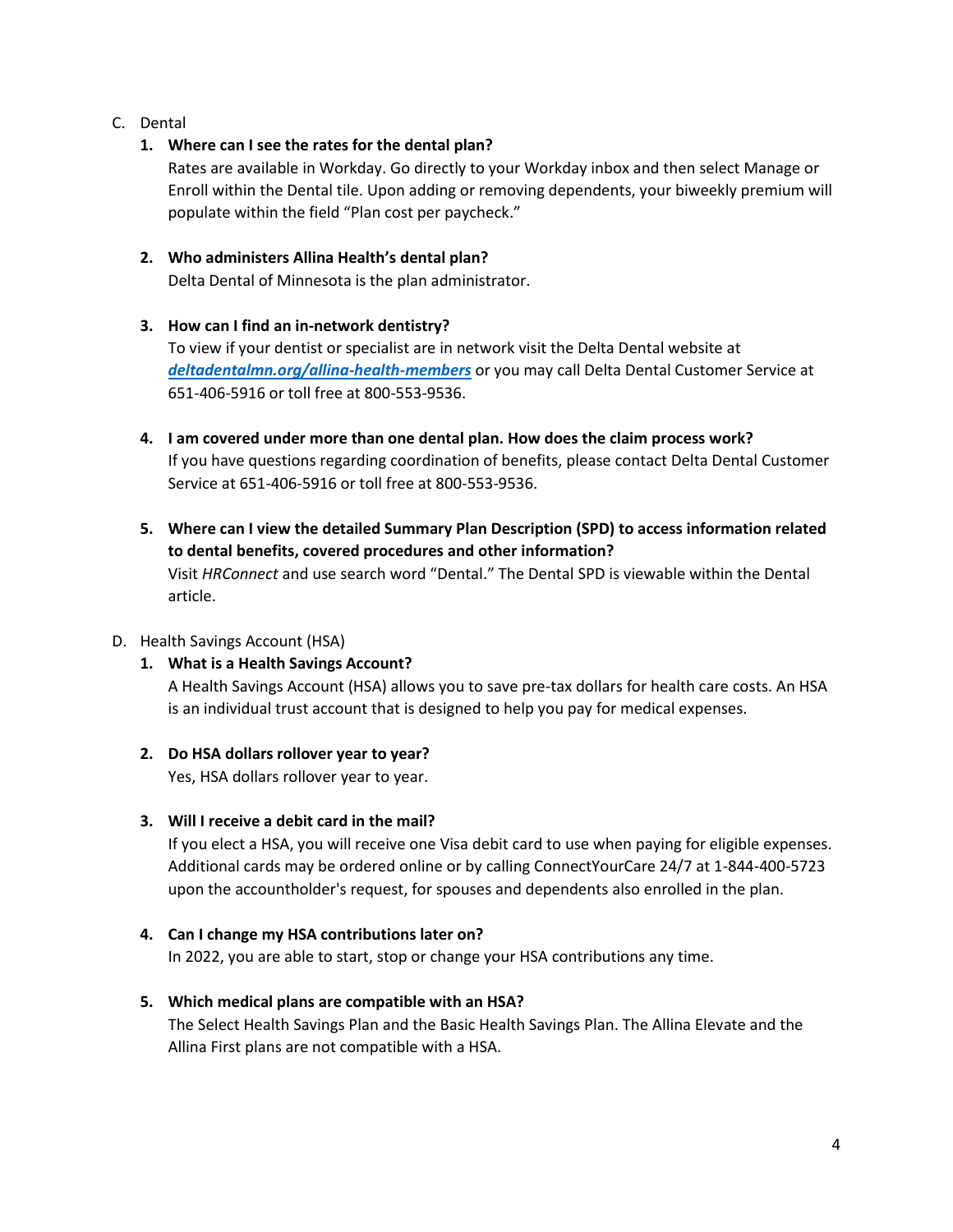#### **6. Does Allina Health contribute to my HSA if I enroll in either the Basic Health Savings Plan or the Select Health Savings Plan?**

Only the Select Health Savings plan has an Allina Health contribution. Allina Health will contribute \$600 if you are just covering yourself or \$1,200 for all other coverage tiers. There is no Allina Health HSA contribution if you enroll in the Basic Health Savings Plan.

#### **7. I enrolled in the Select Health Savings Plan. Do I have to enroll in the HSA?**

Yes, you are required to enroll in the HSA if you enrolled in the Select Health Savings Plan as Allina Health contributes to this account. You are not required to contribute yourself, simply enter your contributions to \$0.00 in Workday.

#### **8. How much am I allowed to contribute to my HSA in 2022?**

Both the employee and Allina Health contributions combined are subject to Internal Revenue Service (IRS) annual limits. The IRS annual limit for 2022 is:

- Self-only coverage: \$3,650
- All other coverage levels: \$7,300
- Catch-up age 55+: \$1,000 above the limits listed above

#### <span id="page-4-0"></span>E. Flexible Spending Accounts (FSA)

#### **1. What types of FSAs are offered?**

- **Health Care FSA:** Put pre-tax money aside in an account to pay for eligible health care expenses incurred by you and your eligible dependents that cannot be covered by any other benefit plan.
- **Dependent Care FSA:** Put money aside on a pre-tax basis so that you can pay someone to care for your eligible dependents while you and your spouse (if you are married) work, look for work or go to school.
- **Limited Purpose FSA:** Put pre-tax money aside in an account to pay for eligible health care expenses incurred by you and your eligible dependents that cannot be covered by any other benefit plan. Eligible expenses are limited to certain dental, vision, and overthe-counter item expenses.

#### **2. Which medical plans are compatible with a Health Care FSA?**

The Allina First and the Allina Elevate plans are compatible or if you waive health care coverage. The Basic Health Savings and the Select Health Savings plans are not compatible with a Health Care FSA.

#### **3. Which medical plans are compatible with the Limited Purpose FSA?**

The Select Health Savings Plan and the Basic Health Savings Plan are compatible. The Allina Elevate and the Allina First plans are not compatible with a Limited Purpose FSA.

- **4. How much am I able to contribute in 2022 to the Healthcare FSA or the Limited Purpose FSA?**  The 2022 IRS limit is \$2,750. The minimum contribution is \$100.
- **5. When will I be able to access the funds within the Healthcare FSA or Limited Purpose FSA?**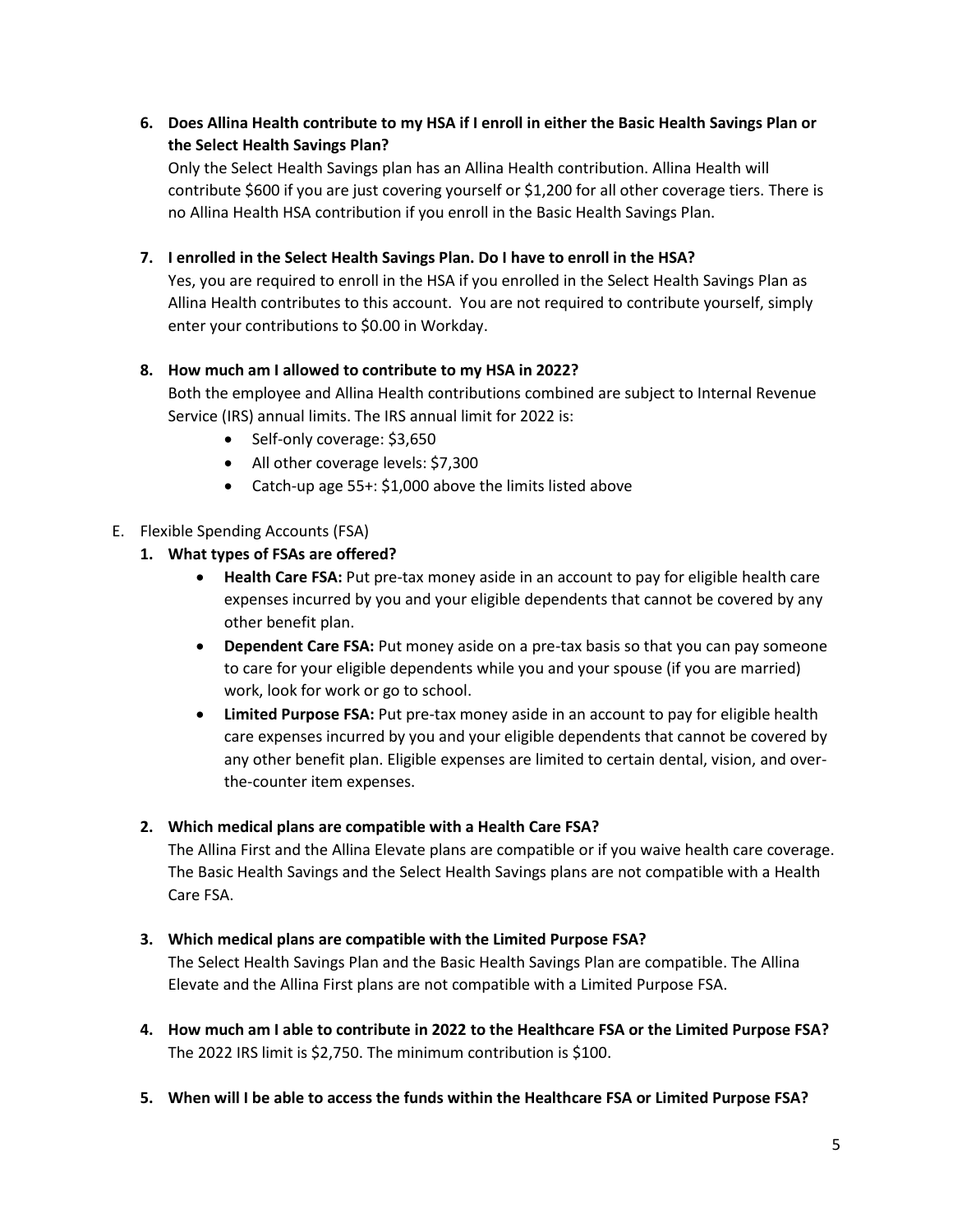The full amount you elected will become available to on Jan. 1.

#### **6. Do Health Care FSA or Limited Purpose FSA dollars rollover year to year?**

You will lose any contributions left in your account after March 31, 2023, or 90 days from the date you lose eligibility for the benefit if earlier. However, you may carry over up to \$570 of your 2022 balance into the following 2023 benefit year, should you elect an FSA in 2023 (minimum election of \$100).

## **7. Do Dependent Care FSA dollars rollover year to year?**  You will lose any contributions left in your account after March 31, 2023, or 90 days from the date you lose eligibility for the benefit if earlier.

**8. How much am I able to contribute to my Dependent Care FSA?**  The 2022 IRS limit is \$5,000.

#### **9. Will I receive a debit card in the mail?**

If you elect a Health Care or Limited Purpose FSA, you will receive one Visa debit card to use when paying for eligible expenses. Additional cards may be ordered online or by calling ConnectYourCare 24/7 at 1-844-400-5723 upon the accountholder's request, for spouses and dependents also enrolled in the plan.

#### <span id="page-5-0"></span>F. Supplemental Life Insurance

**1. How much life insurance can I elect for myself, spouse or child without submitting evidence of insurability (EOI)?**

Access the Life Insurance article on *HRConnect* and then select Life Insurance Summary Plan Description under the Additional Resources section. First, go directly to page 2 and 3 to find your designated class. Lastly, go to page 8 and review the Annual Open Enrollment section to review the amount of coverage you may increase by without submitting EOI.

#### **2. What is evidence of insurability?**

Proof of good health, evidence of insurability (EOI), is an application process in which you provide information on the condition of your health or your spouse's health to get approved for additional life insurance coverage you elected.

#### **3. If my coverage requires EOI, how do I submit my EOI form?**

Securian Financial, Allina Health's life insurance carrier, will email you directly in coming months and instruct you on how to submit EOI form(s). You do not submit EOI to Allina Health.

#### **4. How much life insurance should I elect?**

Use the new Securian Financial [life insurance decision tool](https://scout.securian.com/?id=011840.0001&strala_id=1003518) to get started. By answering a few simple questions about your family and finances, you can determine the coverage that meets your needs and budget.

#### **5. Who can I cover under my Spouse or Child Life Policy?**

Your legal spouse who is not legally separated from you